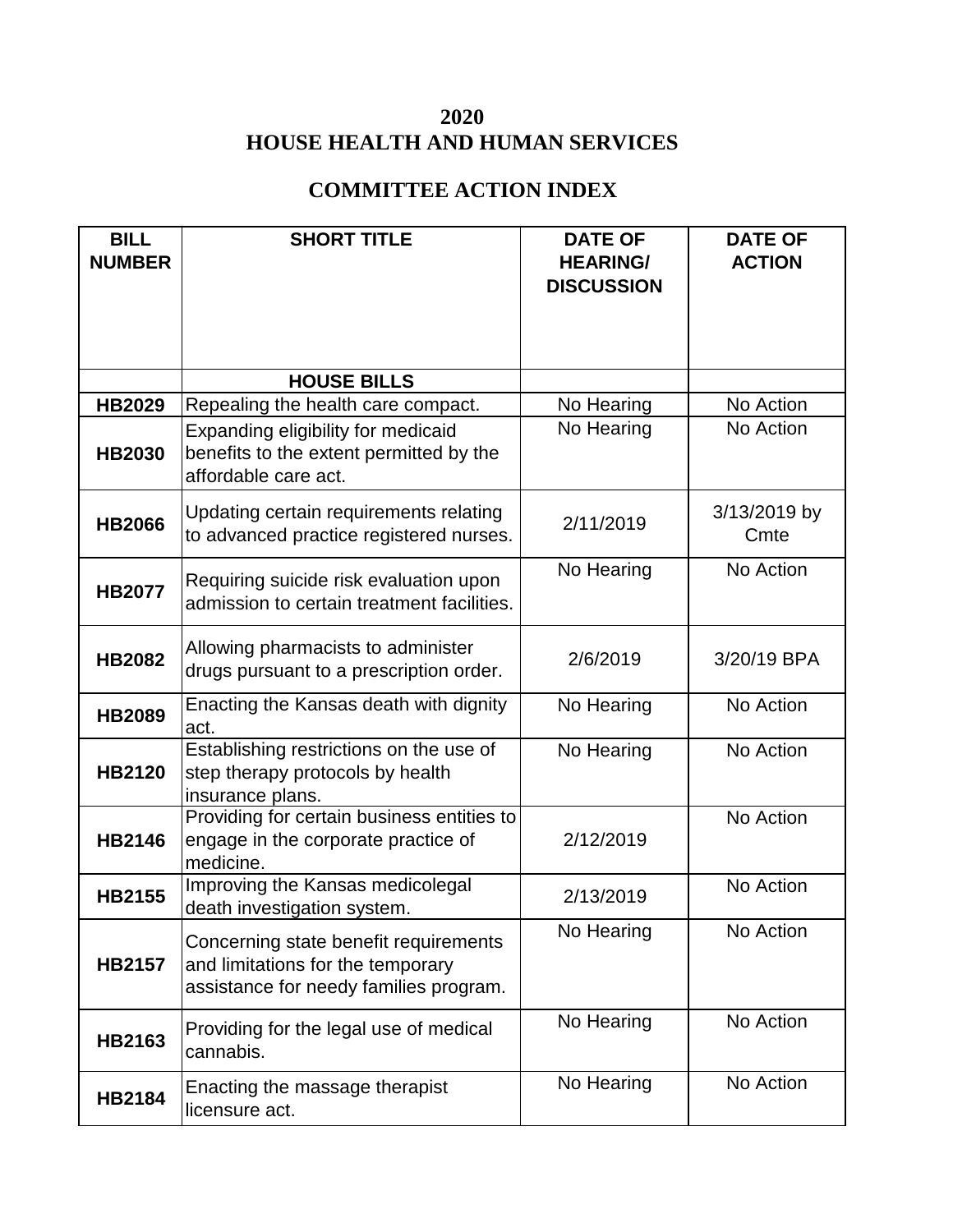| <b>HB2185</b> | Clarifying the naturopathic medicine<br>scope of practice to include diagnostic<br>imaging.                                                                               | 2/19/2019  | 2/27/19<br><b>BPA</b>   |
|---------------|---------------------------------------------------------------------------------------------------------------------------------------------------------------------------|------------|-------------------------|
| <b>HB2198</b> | Allowing the use of expedited partner<br>therapy to treat a sexually transmitted<br>disease.                                                                              | 2/21/2019  | <b>BP</b><br>2/27/2019  |
| <b>HB2199</b> | Amending documentation requirements<br>related to preparation of dead bodies.                                                                                             | 2/13/2019  | 2/20/19<br><b>BP</b>    |
| <b>HB2200</b> | Exempting hair threading from the<br>practice of cosmetology                                                                                                              | No Hearing | No Action               |
| <b>HB2201</b> | <b>Updating statutory references</b><br>necessitated by 2012 executive<br>reorganization order no. 41 related to<br>administration of tuberculosis<br>programs.           | 2/19/2019  | 2/21/19<br><b>BP</b>    |
| <b>HB2227</b> | Prohibiting the use of conversion<br>therapy unless it is administered by a<br>leader or official of any religious<br>denomination as part of counseling<br>services.     | No Hearing | No Action               |
| <b>HB2274</b> | Requiring notification to patients that<br>the effects of a medication abortion<br>may be reversible.                                                                     | 2/20/2019  | 3/26/2019<br><b>BPA</b> |
| <b>HB2295</b> | Providing for the licensure of<br>anesthesiologist assistants.                                                                                                            | 2/18/2019  | No Action               |
| <b>HB2298</b> | Allowing the assignment of dental<br>insurance benefits under the state<br>healthcare benefits program.                                                                   | No Hearing | No Action               |
| <b>HB2303</b> | Enacting the Kansas safe access act.                                                                                                                                      | No Hearing | No Action               |
| <b>HB2307</b> | Establishing non-covered dental<br>benefits under health insurance plans<br>and limitations on plan changes.                                                              | 2/20/2019  | <b>BRAC</b>             |
| <b>HB2307</b> | Establishing non-covered dental<br>benefits under health insurance plans<br>and limitations on plan changes.<br>(Amend in Conference committee and<br>heard in committee) | 3/13/2019  | 3/25/2019 BPA           |
| <b>HB2339</b> | Updating the naturopathic doctor<br>licensure act.                                                                                                                        | No Hearing | No Action               |
| <b>HB2357</b> | Exempting out-of-state licensed<br>healthcare professionals from Kansas<br>licensure requirements when traveling<br>with a sports team.                                   | No Hearing | No Action               |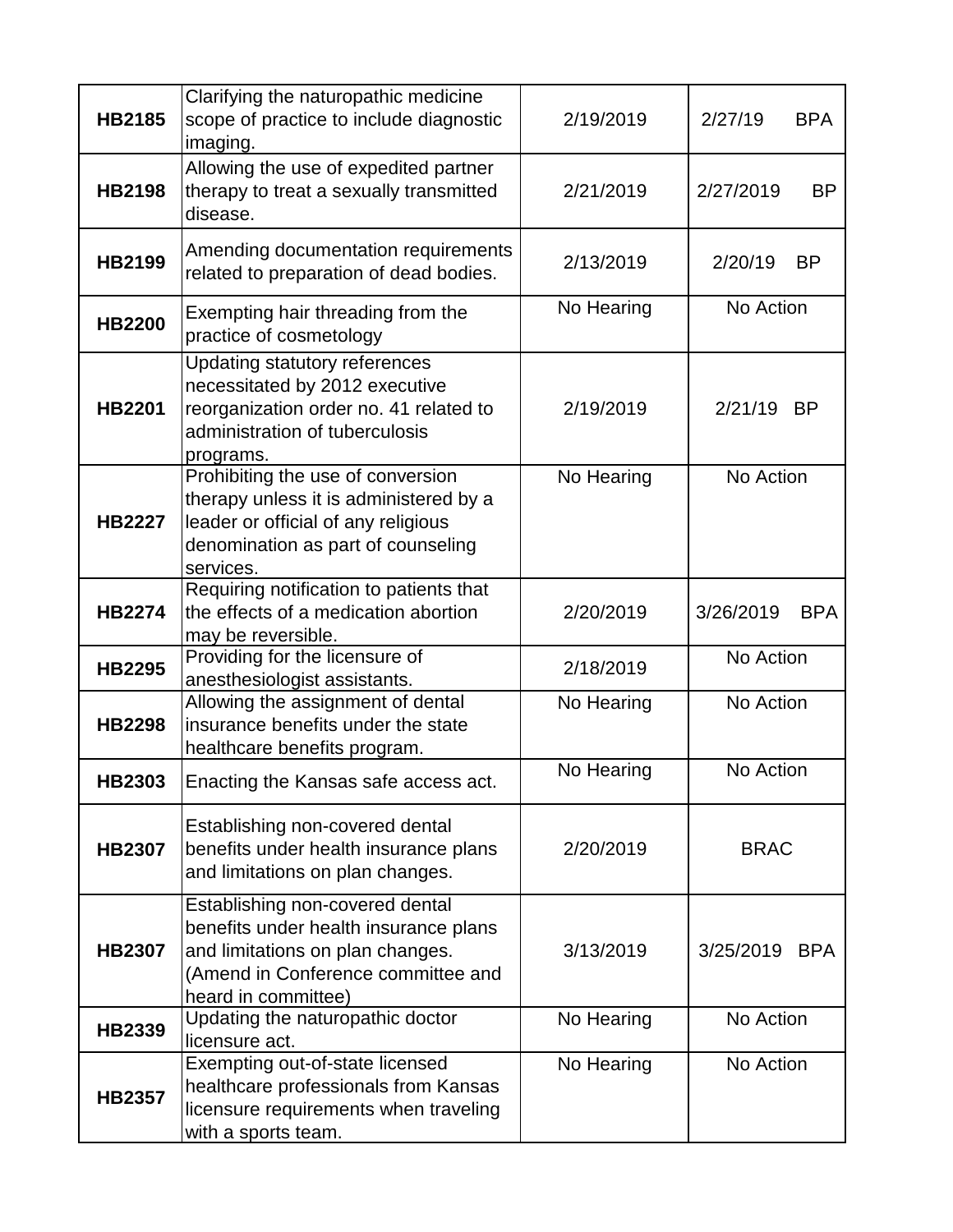| <b>HB2358</b> | Imposing requirements to prescribe<br>opioid drugs.                                                                                                                                      | No Hearing      | No Action               |
|---------------|------------------------------------------------------------------------------------------------------------------------------------------------------------------------------------------|-----------------|-------------------------|
| <b>HB2366</b> | Allowing apparatus operators to provide<br>ground ambulance transportation for<br>certain patients in rural areas.                                                                       | No Hearing      | No Action               |
| <b>HB2389</b> | Requiring electronic prescriptions for<br>certain controlled substances.                                                                                                                 | 3/19/2019       | 3/26/2019<br><b>BPA</b> |
| <b>HB2402</b> | Authorizing certain business entities to<br>hire physicians and chiropractors                                                                                                            | 3/20/19-3/21/19 | 3/27/2019<br><b>BPA</b> |
| <b>HB2412</b> | Updating certain requirements relating<br>to advanced practice registered nurses.                                                                                                        | No Hearing      | No Action               |
| <b>HB2415</b> | Regulating the practice of medicine and<br>surgery regarding inquiries about a<br>patient's firearm ownership.                                                                           | No Hearing      | No Action               |
| <b>HB2483</b> | Prohibiting certain licensed individuals<br>from using conversion therapy on<br>minors.                                                                                                  | No Hearing      | No Action               |
| <b>HB2570</b> | Limiting certain Schedule II, III and IV<br>opioid prescriptions to a seven-day<br>supply.                                                                                               | No Hearing      | No Action               |
| <b>HB2574</b> | Amending the school sports head injury<br>prevention act to require schools to<br>establish concussion management<br>teams to supervise the concussion<br>management process.            | No Hearing      | No Action               |
| HB2579        | Updating certain provisions of the<br>prescription monitoring program act<br>relating to program data, storage and<br>access and increasing the membership<br>of the advisory committee. | No Hearing      | No Action               |
| <b>HB2602</b> | Expanding newborn screening services<br>and increasing transfers from the<br>medical assistance fee fund to the<br>Kansas newborn screening fund.                                        | No Hearing      | No Action               |
| <b>HB2603</b> | Amending behavioral sciences<br>professional licensing requirements.                                                                                                                     | No Hearing      | No Action               |
| <b>HB2630</b> | Updating certain provisions of the<br>Kansas dental practice act.                                                                                                                        | No Hearing      | No Action               |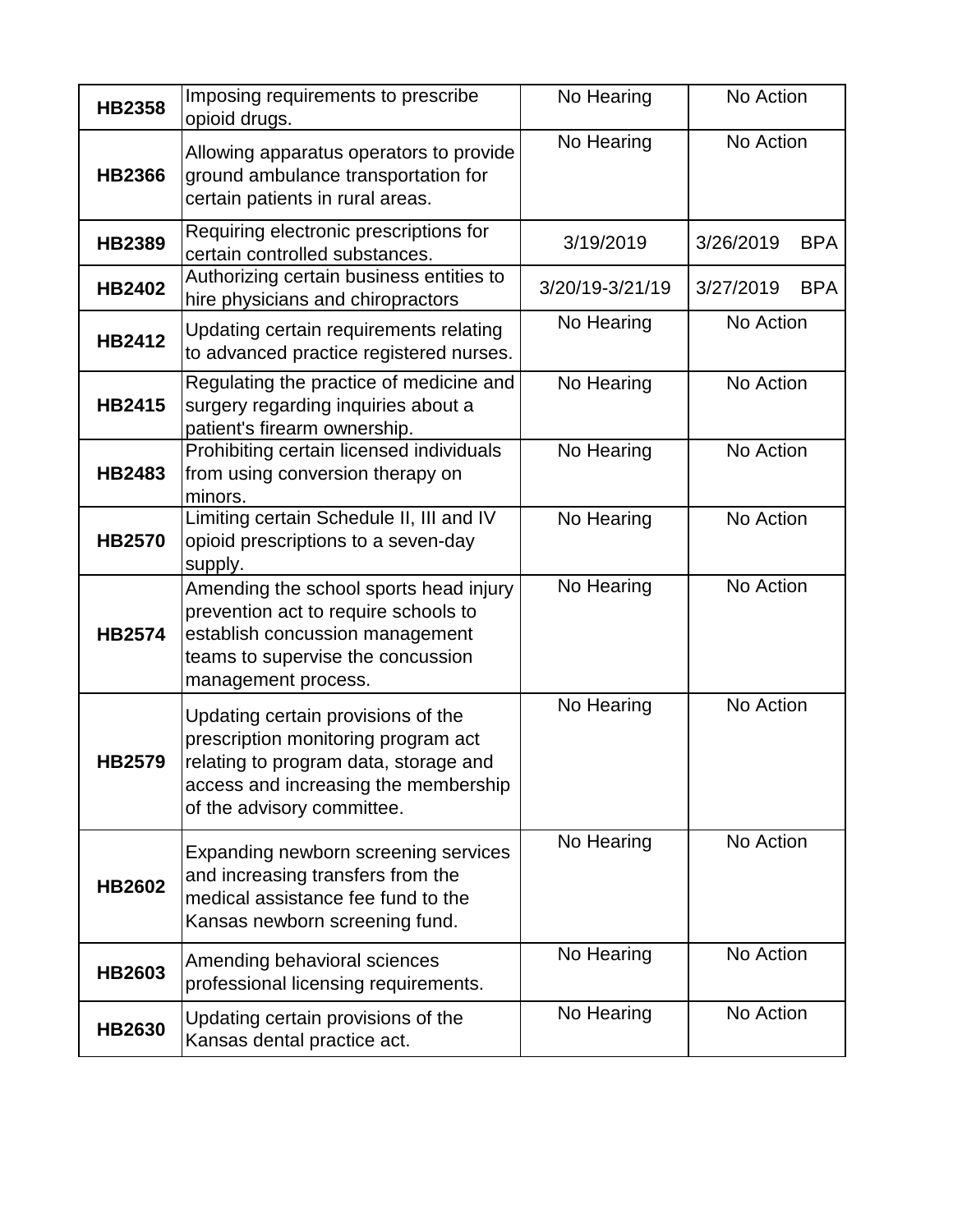| <b>HB2631</b> | Prohibiting disparate treatment by<br>pharmacy benefits managers of certain<br>pharmacies and pharmaceutical<br>services providers.                                       | No Hearing | No Action |
|---------------|---------------------------------------------------------------------------------------------------------------------------------------------------------------------------|------------|-----------|
| <b>HB2632</b> | Authorizing the sale of smoking<br>cessation aids to individuals who are<br>are least 16 years of age.                                                                    | No Hearing | No Action |
| <b>HB2633</b> | Establishing requirements relating to<br>how certain health insurers treat dental<br>care service claims; reimbursements;<br>prior authorization; denials.                | No Hearing | No Action |
| <b>HB2638</b> | Authorizing medical student and<br>residency loan assistance to encourage<br>the practice of obstetrics and<br>gynecology in medically underserved<br>areas of the state. | No Hearing | No Action |
| <b>HB2645</b> | Prohibiting pelvic, rectal, or prostate<br>exams on unconscious patients without<br>informed consent.                                                                     | No Hearing | No Action |
| <b>HB2658</b> | Establishing the affordable prescription<br>drug importation program.                                                                                                     | No Hearing | No Action |
| <b>HB2660</b> | Requiring the department of health and<br>environment to make long-acting<br>reversible contraceptives more<br>accessible.                                                | No Hearing | No Action |
| <b>HB2663</b> | Allowing physicians to decide whether<br>to provide patients with certain<br>information based on the physician's<br>reasonable professional medical<br>judgment.         | No Hearing | No Action |
| <b>HB2664</b> | Enacting the rape survivor information<br>act, requiring certain entities to provide<br>information to sexual assault survivors.                                          | No Hearing | No Action |
| <b>HB2670</b> | Enacting the audiology and speech<br>language pathology interstate compact.                                                                                               | No Hearing | No Action |
| <b>HB2680</b> | Updating certain provisions of the<br>optometry law pertaining to scope of<br>practice, definitions and related<br>requirements.                                          | No Hearing | No Action |